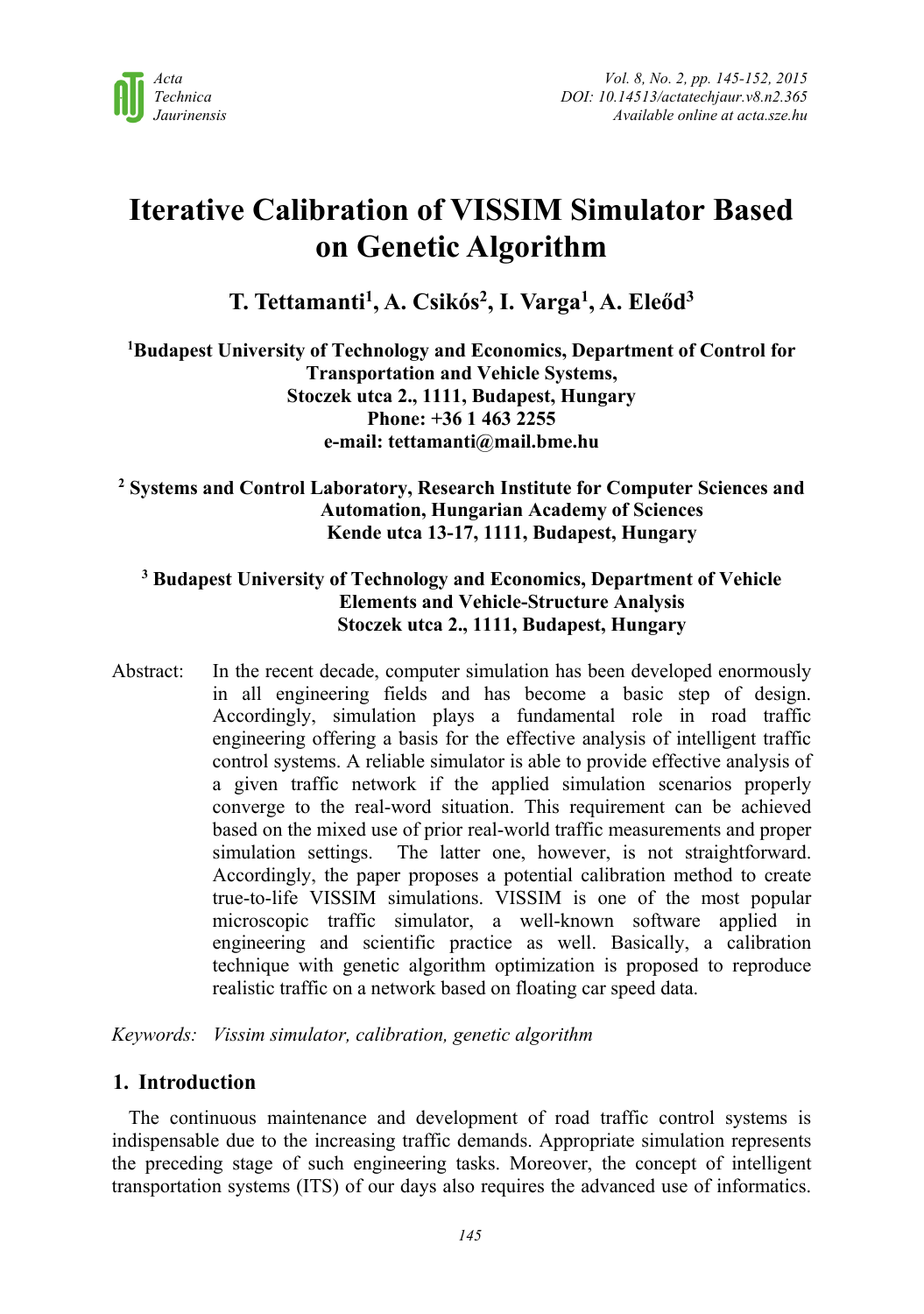As a consequence, when traffic engineers design intelligent solutions, the use of traffic simulators and mathematical optimization software is more and more expected during the development process and the validation phase as well. However, the proper use of simulators is important in order to avoid false simulation results. Namely, beside the several advantages of simulation, simulators also contain the danger of providing erroneous results in case of inappropriate simulation settings in the scenarios. Accordingly, calibration of simulation parameters is expected. Numerous researches have been conducted in this field providing efficient methods to optimize the most important settings, such as travel times, driving behavior parameters, saturation flow rates, etc. These parameters are mostly microscopic variables which can be successfully tuned based on the research results, e.g. [1][2][3].

In this paper, however, we focus only on the calibration of a macroscopic variable, the traffic demand which is one of the most important network parameter in the microscopic simulation. Moreover, traffic input is calibrated based on real-world floating car data (FCD) participating as sensors in the road network. FCD is typically collected from fleet cars equipped with a GPS receiver providing accurate speed data and GPS position logs. Beside fleet cars, cellular phone based methods (server and client side as well) are also available to collect individual speed data of travelers [4]. Another emerging technology is represented by the Bluetooth-based vehicle detection [5], which is already applied in few cities.

Apparently, the plethora of the novel measurement technologies offers the possibility to gather link average traffic speed for large networks. A well-known example is the Traffic functionality of Google Map. The sources of Google data are FCD information of fleet management companies and mobile data of private smartphone users. This service determines speed categories by using color codes displayed on links (see Figure 1).



*Figure 1. Google Map screenshot in Budapest* 

As demonstrated above, the traffic speed on road links is already available. Therefore, the problem is simply given: how to create a reliable traffic model based on FCD speed information and without any traffic flow measurement? The solution is not straightforward as the traffic demand (traffic input flows) must be determined only from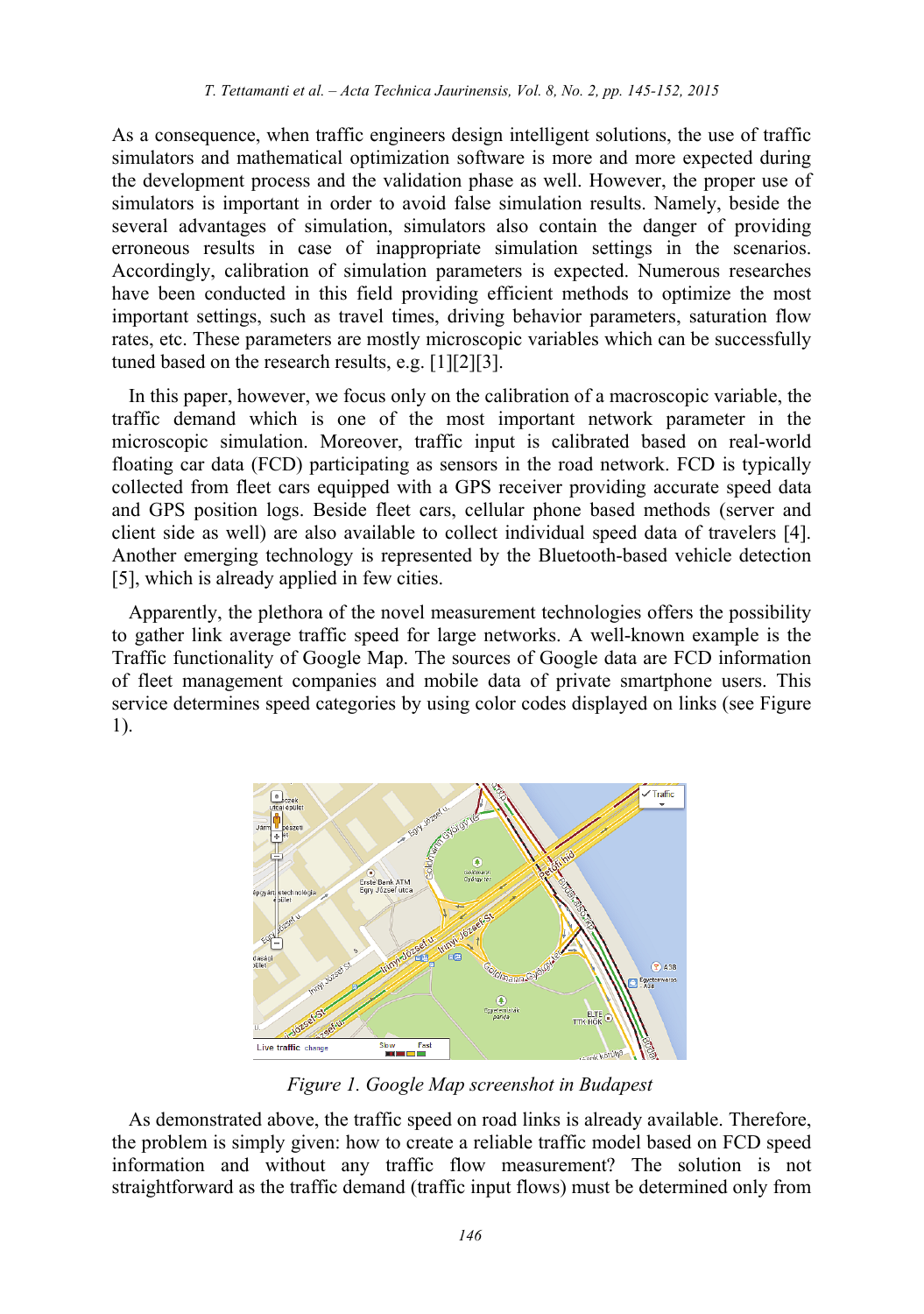speed data. Note, that a given speed can be induced by different traffic inputs. Moreover, in case of a bigger traffic network, a combination of several demand flows has to be taken into account. Practically, this is a reverse engineering problem which analytical solution is not possible as it is highly underdetermined. As a result of these reasons, an online and iterative optimization is proposed to be applied for the problem.

The paper is organized as follows. First, the applied microscopic traffic simulation environment is introduced. Then, the proposed iterative calibration method is described. Finally summary and evaluation is provided.

#### **2. Microscopic road traffic simulation with VISSIM**

Road traffic simulations can be realized on macroscopic and microscopic level. On the former level, traffic is described as a continuum by macroscopic parameters (e.g. traffic flow, traffic density, average travel times, etc). The latter modeling level provides a high-resolution description of traffic via dynamic modeling of each vehicle. Macroscopic modeling level clearly has the advantage in terms of computational demand, therefore it is mainly used on a large spatial and temporal domain while microscopic modeling comes into prominence when analyzing the traffic of small networks, covering a few intersections. On both levels, the proper knowledge of basic parameters the process is essential in the design of a valid traffic simulation, i.e. traffic demands and origin-destination data of the network. However, these data are not fully available in most cases. Therefore, intelligent calibration of such parameters is suggested (see next section).

Users may choose among many different road traffic simulators. The greater part of them is commercial software. Additionally, open source simulators are also available, developed by universities or research institutes. Each of them has advantages or drawbacks depending on the individual demands of the user. In our paper, the applied simulation environment is designated to be designed by using VISSIM [6]. Furthermore, the integrated VISSIM-MATLAB environment is applied as described in [7] as a state-of-the-art technology for advanced simulation.

VISSIM is a microscopic simulator based on the individual behavior of vehicles. The goal of the microscopic modeling approach is the accurate description of traffic dynamics. Thus, the simulated traffic network may be analyzed in detail. The simulator uses the so-called psycho-physical driver behavior model developed originally by Wiedemann [8]. VISSIM is widely used for diverse problems by traffic engineers in practice as well as by researchers for developments related to road traffic. VISSIM offers a user friendly graphical interface (GUI) through of which one can design the geometry of any type of road networks and set up simulations in a simple way. However, for several problems the GUI is not satisfying. This is the case, for example, when the user aims to access and manipulate VISSIM objects during the simulation dynamically. For this end, an additional interface [9] is offered based on the COM (Component Object Model) which is a technology to enable interprocess communication between software [10]. Via the VISSIM COM the user is able to manipulate the attributes of most of the internal objects dynamically. The first step of a COM based simulation is to create the COM client. Then, one can realize the parts or even the whole process of the simulation.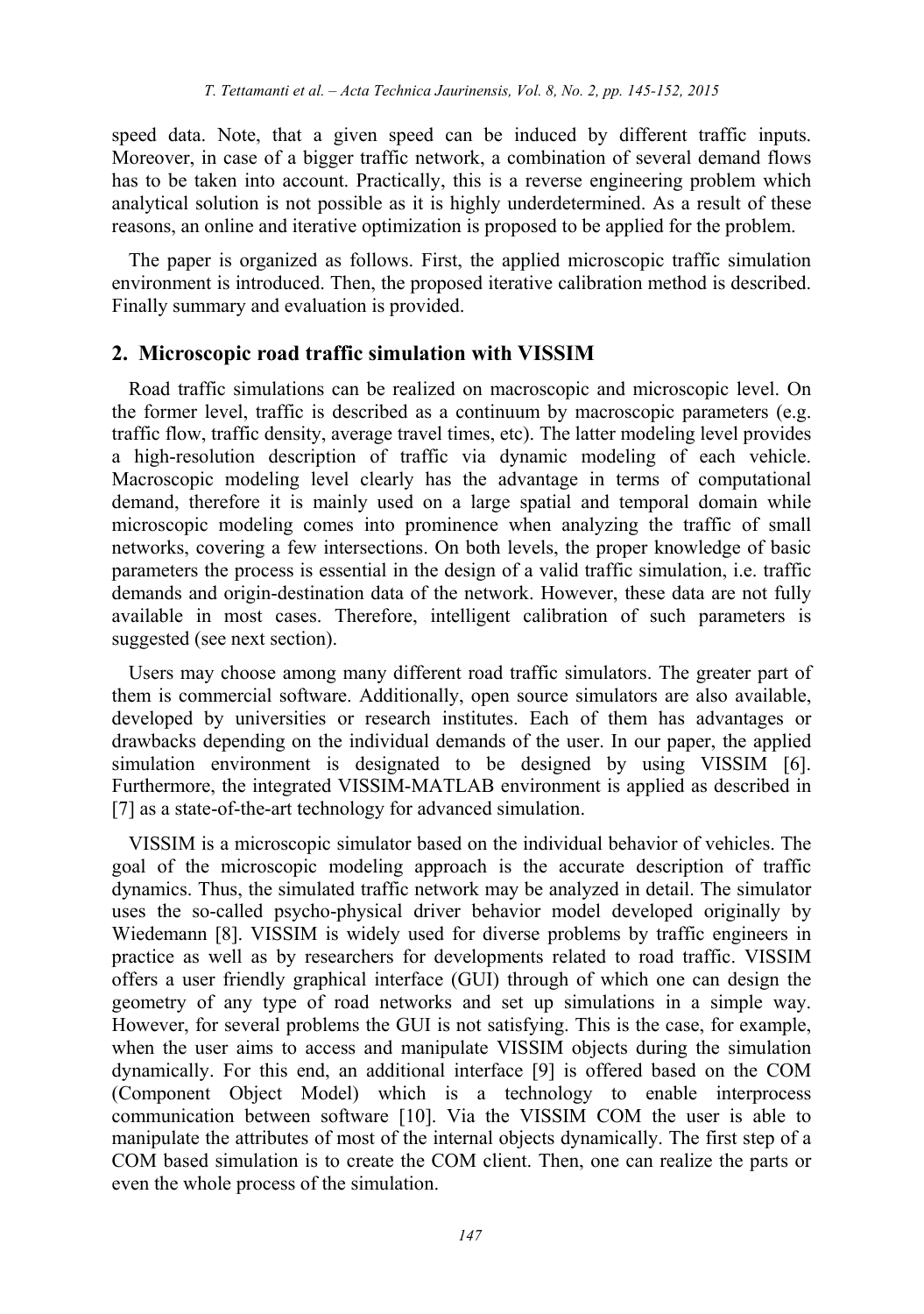# **3. Genetic algorithm based calibration**

#### **3.1. The basic problem and assumptions**

The basic task is to reveal traffic demand, i.e. vehicle input flows entering the network. To achieve, this FCD based average speeds of road links can be applied where a link is determined as a road stretch between two signalized intersections. Moreover, measurement data of average turning rates of junctions need to be available. The microscopic parameters such as driving behavior, lane change are assumed to be well calibrated based on any existing methods cited in the introduction part for example. Real-world signal settings (green time split, offset, cycle time) are known and used in the simulation. The whole problem is depicted in Figure 2.



*Figure 2. The basic calibration problem* 

## **3.2. Iterative method for calibration**

The traditional method to optimization applies the derivative-based approach. However, if the objective function does not have a derivative, this approach cannot be used. In our case, the objective function contains a non-derivative term, i.e. the results of the VISSIM simulation run. A potential solution is to formalize and solve the optimization problem as a genetic algorithm (GA) problem.

The idea of using soft computing [11] for simulator calibration has already been recognized. However, the approach has only been used for the tuning of model parameters. In [3] a GA is used to optimize vehicle performance models in traffic simulators. In [12] the parameters of the car following and lane-changing dynamics of VISSIM are tuned using the particle swarm optimization method. The traffic simulator PARAMICS is calibrated in [13] by using a GA approach. [14] investigates a method for parameter optimization using a GA approach as well, tested in CORSIM and VISSIM simulators.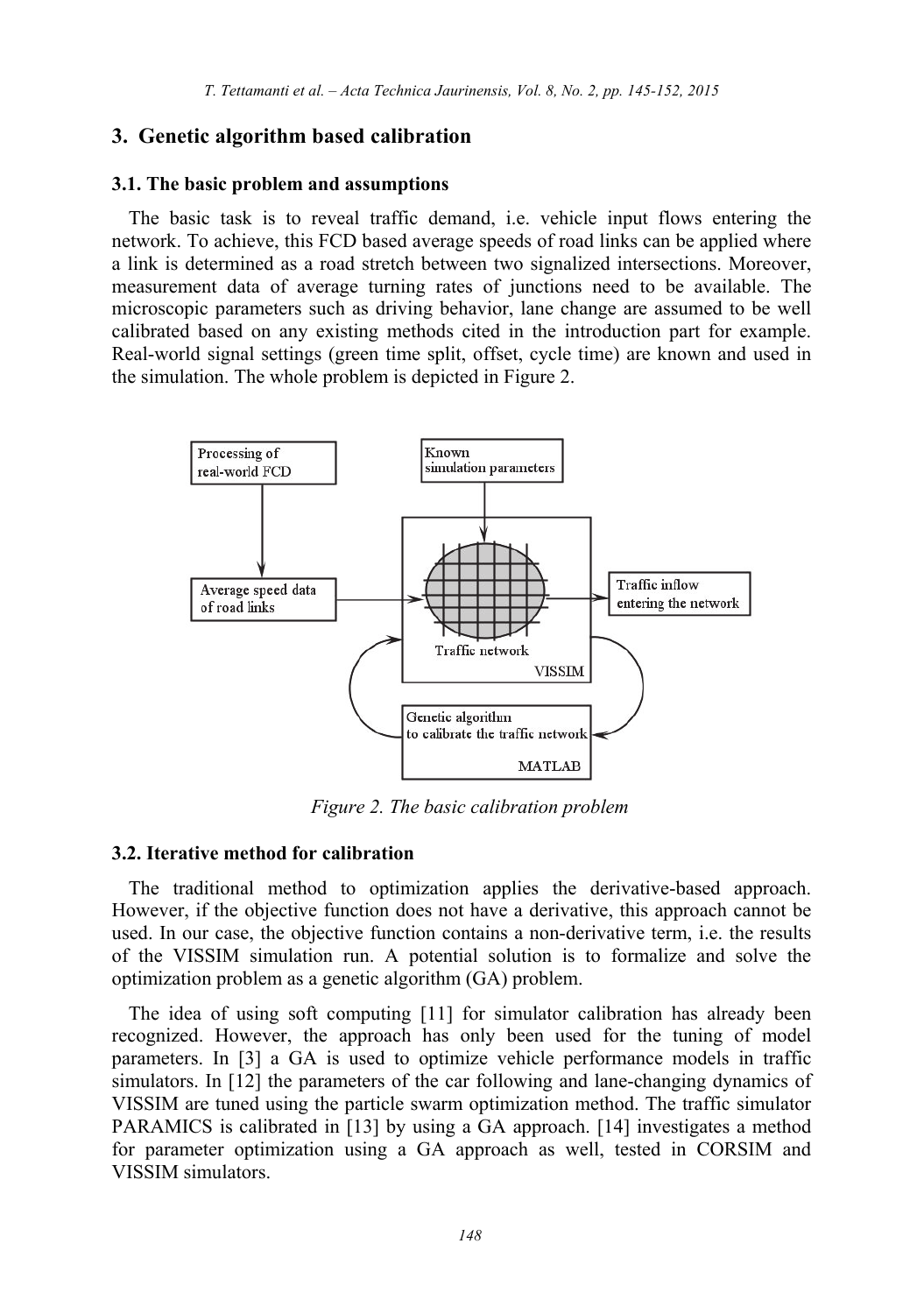In our contribution, an iterative method is proposed. By applying the *Snapshot* option of the simulator, the algorithm tries to fit the average link speeds to the traffic inflows (*Vehicle Inputs* in VISSIM). Basically, during the calibration process a discrete time window is iteratively simulated. The time window only moves on if the optimization criteria is fulfilled, i.e. the average speeds measured in the simulator do not differ from the real-world FCD speeds. The applied fitness function of the optimization is as follows:

$$
J(k)=\sum_{i=1}^n \left|\left|\frac{\bar{V}_i^{FCD}(k)-\bar{V}_i^{VISSIM}(Q(k))}{\bar{V}_i^{FCD}(k)}\right|\right|_\infty \to min
$$

 $\overline{V}_{i}^{FCD}(k)$  is the average speed of link *i* originated from FCD information at time step k.  $\overline{V}_i^{VISSIM}(Q(k))$  denotes the average speed of link *i* produced by VISSIM in the previous simulation time window  $k$ .  $Q(k)$  represents the applied vehicle input parameter.

Practically, the fitness function penalizes the relative deviation between simulated and real-world speed of each road link. The function is expressed as the infinity norm of the vector of traffic speeds. The GA based optimization runs within each time window until the termination criterion is achieved, i.e.  $I(k) < \varepsilon$ . For example, if termination parameter is set to  $\varepsilon = 0.2$ , the maximal admissible relative deviation of the average speed is 20%.

The complete calibration method is given by Figure 3. The calibration is realized in VISSIM-MATLAB environment by using COM programming, see [6].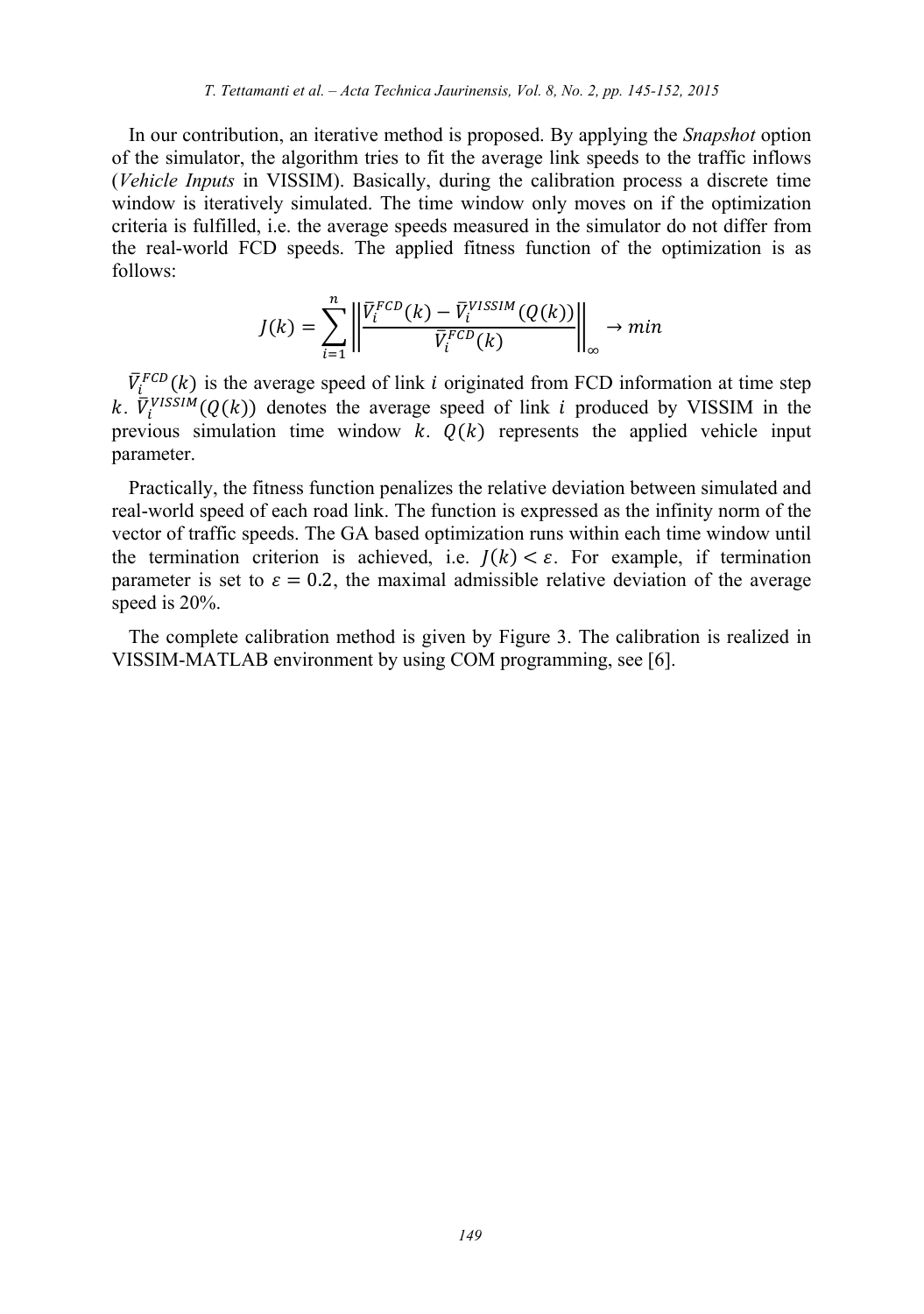

*Figure 3. Workflow of the iterative calibration of VISSIM simulator* 

#### **3.3. Example for the calibration**

To demonstrate the proposed calibration technique, a simple example was investigated. Based on average speed functions deduced from real-world FCD data (iData Ltd.), a test link (Budapest, at Oktogon square) was calibrated for a peak period between 7:00 and 09:30. The calibration method has been applied with 1 minute sample time and termination parameter  $\varepsilon$ =0.2.

The variation of the fitness function  $I(k)$  can be observed in Fig. 4. This reflects the maximum relative error obtained during the calibration process, i.e. the difference between the link speed based achieved from the calibrated parameters and the realworld mean speed. Practically,  $J(k)$  always remains under 22%, which can be considered a satisfying accuracy for calibration.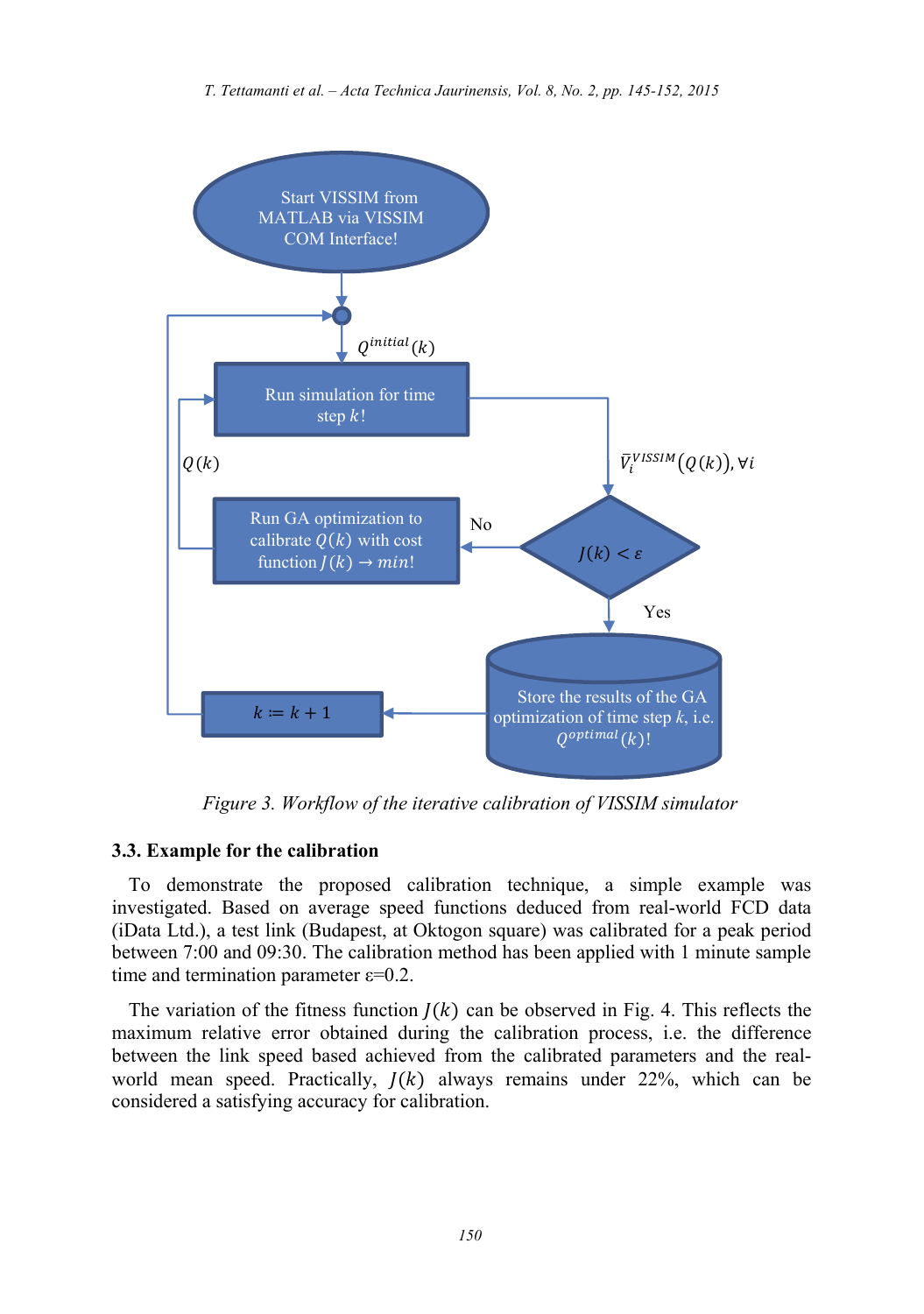

*Figure 4. Fitness function value during the calibration* 

# **4. Summary**

In our work, a genetic algorithm based calibration method is suggested for traffic simulators, reproducing realistic traffic conditions on a network represented by FCD data. The tuned variables of the simulation are the traffic flow inputs of the network. The obtained network link speed values should fit to the FCD speed data.

By using real-world floating car traffic data and a microscopic traffic simulator, the proposed calibration algorithm is efficiently applied and tested under different traffic conditions.

The proposed method was demonstrated by using the well-known VISSIM simulator. Nevertheless, it is emphasized that the technique can be applied for any type of microscopic traffic simulators.

#### **Acknowledgement**

This work is connected to the scientific program of EITKIC-12-1-2012-0001 project (supported by the Hungarian Government, managed by the National Development Agency, financed by the Research and Technology Innovation Fund), and TÁMOP-4.2.2.C-11/1/KONV-2012-0012: Smarter Transport project (supported by the Hungarian Government, co-financed by the European Social Fund). The FCD measurement data set, used for the simulation test, has been provided by iData Ltd., which is gratefully acknowledged.

## **References**

- [1] Columbia River Crossing, VISSIM calibration and validation. Technical report, 2006.
- [2] Park B, Schneeberger JD: Microscopic Simulation Model Calibration and Validation, Case Study of VISSIM Simulation Model for a Coordinated Actuated Signal System. Transportation Research Record: Journal of the Transportation Research Board, Vol. 1856, pp. 185-192, 2003. DOI: 10.3141/1856-20